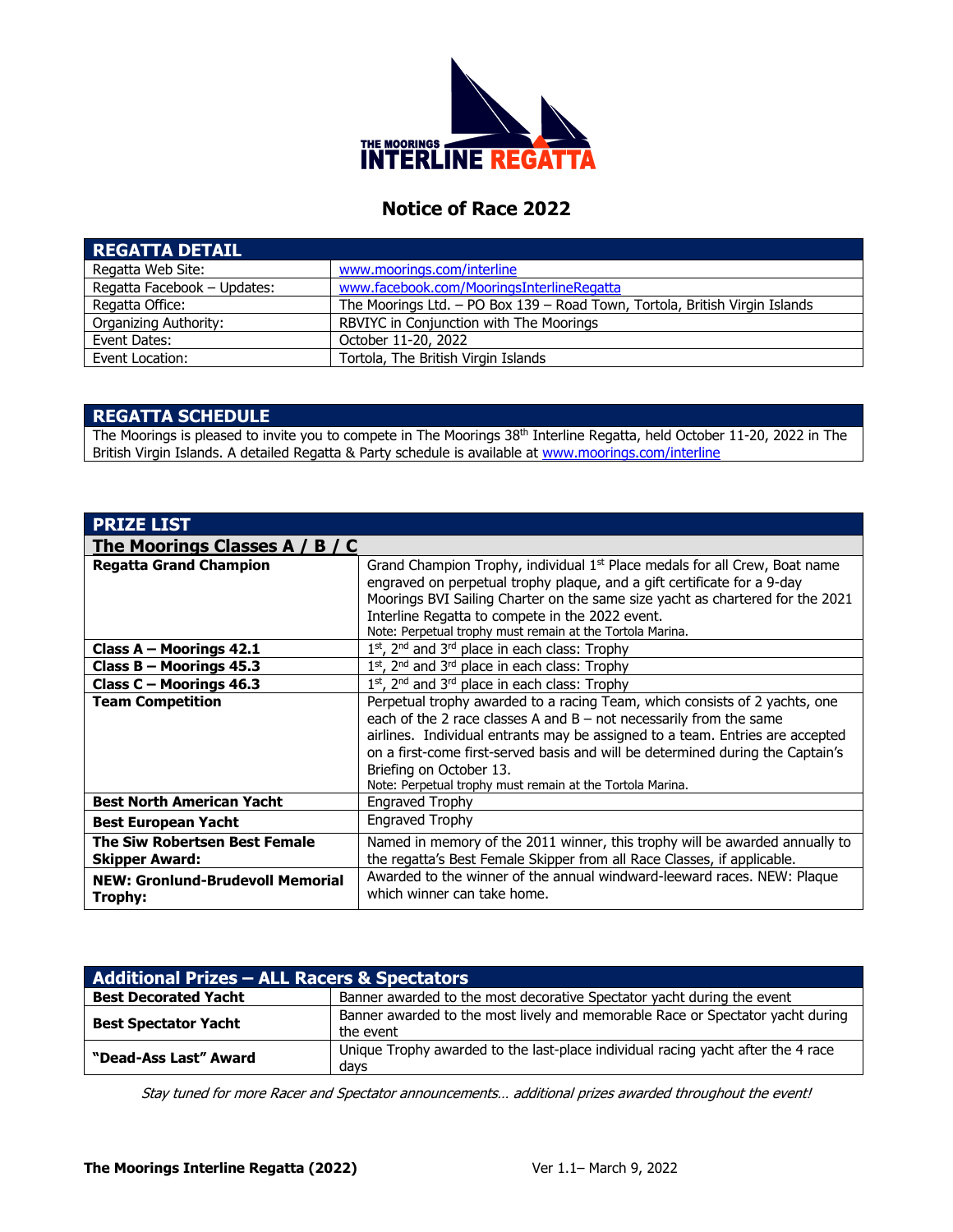

| <b>RACE CLASS DETAIL</b>   |                                                                                                                                                                                                                                                                                                         |
|----------------------------|---------------------------------------------------------------------------------------------------------------------------------------------------------------------------------------------------------------------------------------------------------------------------------------------------------|
| <b>Rules &amp; Scoring</b> | The regatta will be governed by the Rules as defined in the Racing Rules of Sailing except<br>as altered by these sailing instructions. The regatta organizing authority (OA) is the Royal<br>BVI Yacht Club in conjunction with The Moorings. All boats will be rated in accordance<br>with CSA Rules. |
|                            | Race Committee/Signal Boat is a Moorings 534 Power Catamaran. VHF Ch. to be<br>determined during Captain's Briefing prior to first day of racing.                                                                                                                                                       |
|                            | Results of each day's races will be posted online by the race committee. Exact URL to be<br>provided in Event Program distributed in Welcome Bags. Results will also be posted to<br>The Moorings Interline Regatta Facebook page where possible.                                                       |
|                            | Everyone has a chance to win! It's competitive and fun!                                                                                                                                                                                                                                                 |

| <b>REGATTA ENTRY PACKAGES</b> |                                                                                                                                                                                                                                                                                                                                                                                                                                                                                                                                                                                                                                                                                                                                                                                   |                                                                                                                              |                                      |  |  |  |
|-------------------------------|-----------------------------------------------------------------------------------------------------------------------------------------------------------------------------------------------------------------------------------------------------------------------------------------------------------------------------------------------------------------------------------------------------------------------------------------------------------------------------------------------------------------------------------------------------------------------------------------------------------------------------------------------------------------------------------------------------------------------------------------------------------------------------------|------------------------------------------------------------------------------------------------------------------------------|--------------------------------------|--|--|--|
| <b>Entry Type</b>             | <b>What's Included?</b>                                                                                                                                                                                                                                                                                                                                                                                                                                                                                                                                                                                                                                                                                                                                                           | <b>Available For:</b>                                                                                                        | <b>Price - Per</b><br><b>Person:</b> |  |  |  |
| Race                          | Entry fee for 4 days of racing with up to 5<br>$\bullet$<br>organized races each day<br>Tickets to 3 planned dinner events (Welcome<br>$\bullet$<br>Dinner Party, Leverick Bay Buffet Dinner, and<br>Pirate's Bight Awards Dinner)<br>Moorings Interline Regatta t-shirt & hat<br>$\bullet$<br>Moorings Care Package Upon arrival<br>$\bullet$<br>On-Water Rigging & Technical Support<br>$\bullet$<br>Dinghy valet on Race Days<br>$\bullet$<br>Interline discounts from sponsors<br>$\bullet$<br>Pre-paid, reserved dockage at Virgin Gorda<br>$\bullet$<br>Yacht Harbour, and Leverick Bay after select<br>Race Days (does NOT include added cost for<br>shore-power). The Moorings will reserve slips<br>on your behalf, please do not call separately to<br>reserve a space. | • The Moorings: Classes<br>A/B/C                                                                                             | 279 USD<br><b>215 EUR</b><br>175 GBP |  |  |  |
| <b>Spectator</b>              | Tickets to 3 planned dinner events (Welcome<br>$\bullet$<br>Dinner Party, Leverick Bay Buffet Dinner, and<br>Pirate's Bight Awards Dinner)<br>Moorings Interline Regatta t-shirt & hat<br>$\bullet$<br>Moorings Care Package Upon arrival<br>$\bullet$<br>Interline discounts from sponsors<br>$\bullet$<br>Pre-paid, reserved dockage at Virgin Gorda<br>$\bullet$<br>Yacht Harbour, and Leverick Bay after select<br>Race Days (does NOT include added cost for<br>shore-power) The Moorings will reserve slips on<br>your behalf, please do not call separately to<br>reserve a space.                                                                                                                                                                                         | • Moorings Spectator Yachts<br>only, does not apply to<br>yachts chartered by<br>outside charter companies<br>for the event. | 179 USD<br><b>138 EUR</b><br>112 GBP |  |  |  |
|                               | Please note that if you have not paid for a<br>$\bullet$<br>Moorings Race or Spectator Package, you<br>are NOT listed on the official list of<br>participating yachts for the Interline<br>Regatta, and will not receive the benefits<br>listed above provided to those yachts who<br>have paid for this service.                                                                                                                                                                                                                                                                                                                                                                                                                                                                 |                                                                                                                              |                                      |  |  |  |